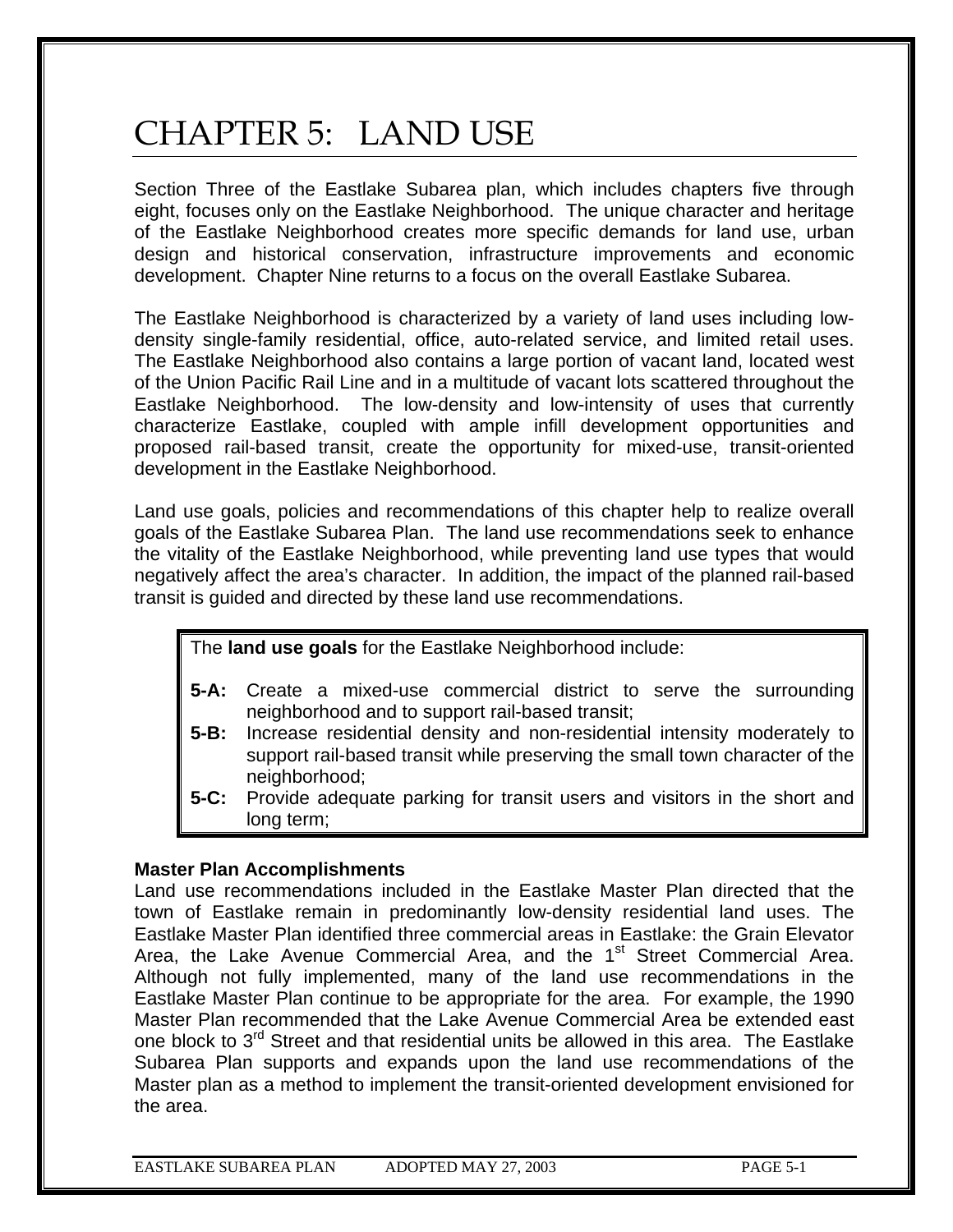# Eastlake Preservation/Revitalization Zoning District

Perhaps the most effective conservation recommendation of the Eastlake Master Plan, the Thornton City Council adopted a special zoning district for Eastlake in 1993 in an effort to preserve the town's unique character. This zoning ordinance creates a special enclave with preservation and maintenance regulations not used in other parts of the City. The Eastlake Preservation/Revitalization Zoning District was adopted "to preserve and enhance…the community of Eastlake, which was substantially developed prior to 1950, and to promote appropriate preservation and redevelopment consistent with the design character of the established commercial area and surrounding singlefamily neighborhoods." The regulations of the P/R-ER (Preservation/Revitalization Eastlake Residential) and P/R-EC (Preservation/Revitalization Eastlake Commercial) zoning districts are designed to maintain the unique features of the Eastlake Neighborhood, such as short setbacks, building entrances oriented to the street, and a mix of land uses.

Given the updated and revised land use goals and recommendations of the Eastlake Subarea Plan, the existing Preservation/Revitalization Zoning District will be revised and presented to City Council for adoption concurrently with the Eastlake Subarea Plan. Proposed zoning changes will codify key recommendations of the Eastlake Subarea Plan, creating a regulatory tool for implementation of critical land use and urban design guidelines to create a transit-oriented neighborhood with a small-town ambiance. Even if rail-based transit does not come to Eastlake, the regulations of the Preservation/Revitalization Zoning District and the recommendations of the Eastlake Subarea Plan will serve to conserve and enhance the character of the Eastlake Neighborhood as development takes place over time.

## **Existing Conditions**

The following narrative provides an overview of the existing land uses within the Eastlake Neighborhood and identifies opportunities and challenges that will be faced as the area grows and expands.

## Residential Land Use

A large portion of the Eastlake Neighborhood is in residential, low-density land uses characterized by single-family detached homes. While some of the homes are used for home-based businesses, a single-family character permeates the residential portion of the neighborhood. As private and public investment, including rail-based transit, occurs in the Eastlake Subarea, demand for residential land uses may increase. Residential land use policies and recommendations, discussed below, allows the creation of additional residential units as demanded by redevelopment, while preserving Eastlake's small town ambiance.

## Non-Residential and Mixed Land Uses

In the Eastlake Neighborhood, non-residential land uses, such as commercial, office, and auto-related services are currently concentrated along Lake Avenue and along First Street. Some of these areas, including First Street south of Lake Avenue and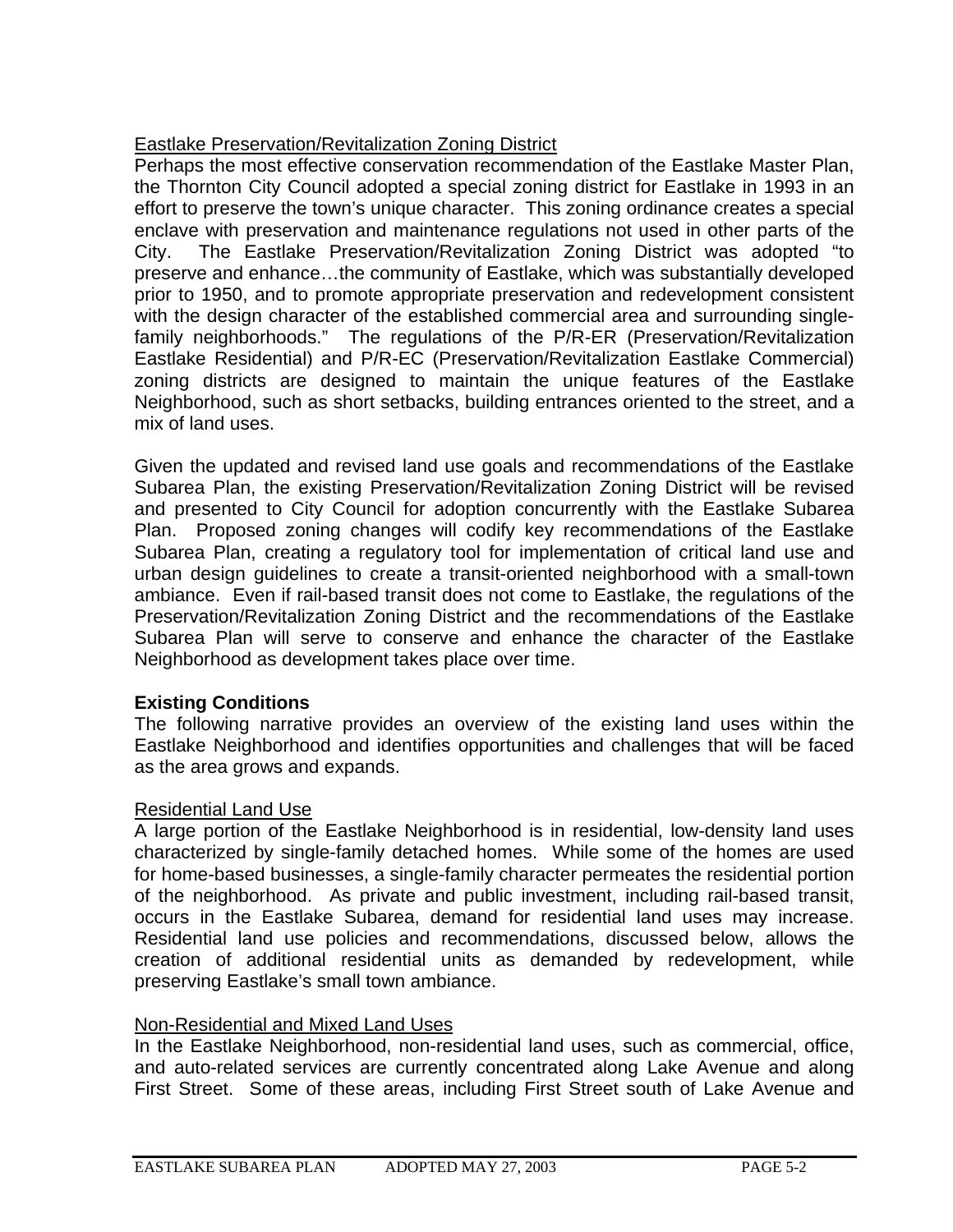Lake Avenue east of Second Street, also include residential uses, which helps to characterize the areas as mixed-use. For ease of description, and to address the land use issues specific to each of the areas, the non-residential portion of the Eastlake Neighborhood has been separated into four subareas or zones: Business, Service, Office, and Transit-Oriented Development. (See *Exhibit 5.1: Eastlake Neighborhood: Proposed Land Uses* for a graphic depiction of each of the non-residential subareas within the Eastlake Neighborhood.)

- *Subarea A: Business Zone* Retail commercial uses dominate this zone, which covers Lake Avenue from First Street east to Second Street. The business zone of the Eastlake Neighborhood has traditionally been underutilized, with vacant commercial structures and low-intensity uses often defining the area. As demand for development increases in the Eastlake Subarea, the demand for vital retail uses in the Eastlake business zone will increase.
- *Subarea B: Service Zone* The area along First Street north of Lake Avenue is dominated by auto-related service uses such as automotive repair and auto body shops. As a flourishing business type in the Eastlake Neighborhood, the Eastlake Subarea Plan recognizes the need for this type and other services within the area. As redevelopment occurs in the Eastlake Neighborhood, the Eastlake service zone will be set aside for service uses.
- *Subarea C: Office Zone* Located along First Street south of Lake Avenue and along Lake Avenue east of Second Street, Subarea C is currently characterized by a mix of uses, including office, residential, and a private lodge. This area also includes the existing site of the wells of the Eastlake Waster and Sanitation District. Residential and non-residential land uses have mixed organically within the Eastlake office zone and should remain mixed within this area. This plan recommends that the Eastlake Water and Sanitation District lot, when abandoned, be redeveloped into an office, residential, or other similar use as the market permits. In the short-run, as recommended in the Eastlake Master Plan, the site could be use for parking for non-residential uses.
- *Subarea D: Transit-Oriented Development Zone* Subarea D includes the vacant land located west of the railroad tracks in the Eastlake Neighborhood. Although currently undeveloped, the transit-oriented development zone offers the opportunity for a vertical mix of uses within a higher density subarea of the Eastlake Neighborhood.

## Parking

Automobile parking in the Eastlake Neighborhood takes the form of both on-street parallel parking and off-street parking in lots. Most residential land uses provide parking on site, either within a garage or in a designated area on the lot. Very few nonresidential uses provide off-street parking, save newly developed structures such as the Carlson and the Giuliano office buildings; most non-residential parking is found on the street. The Lake Avenue Inn leases City-owned property adjacent to the railroad tracks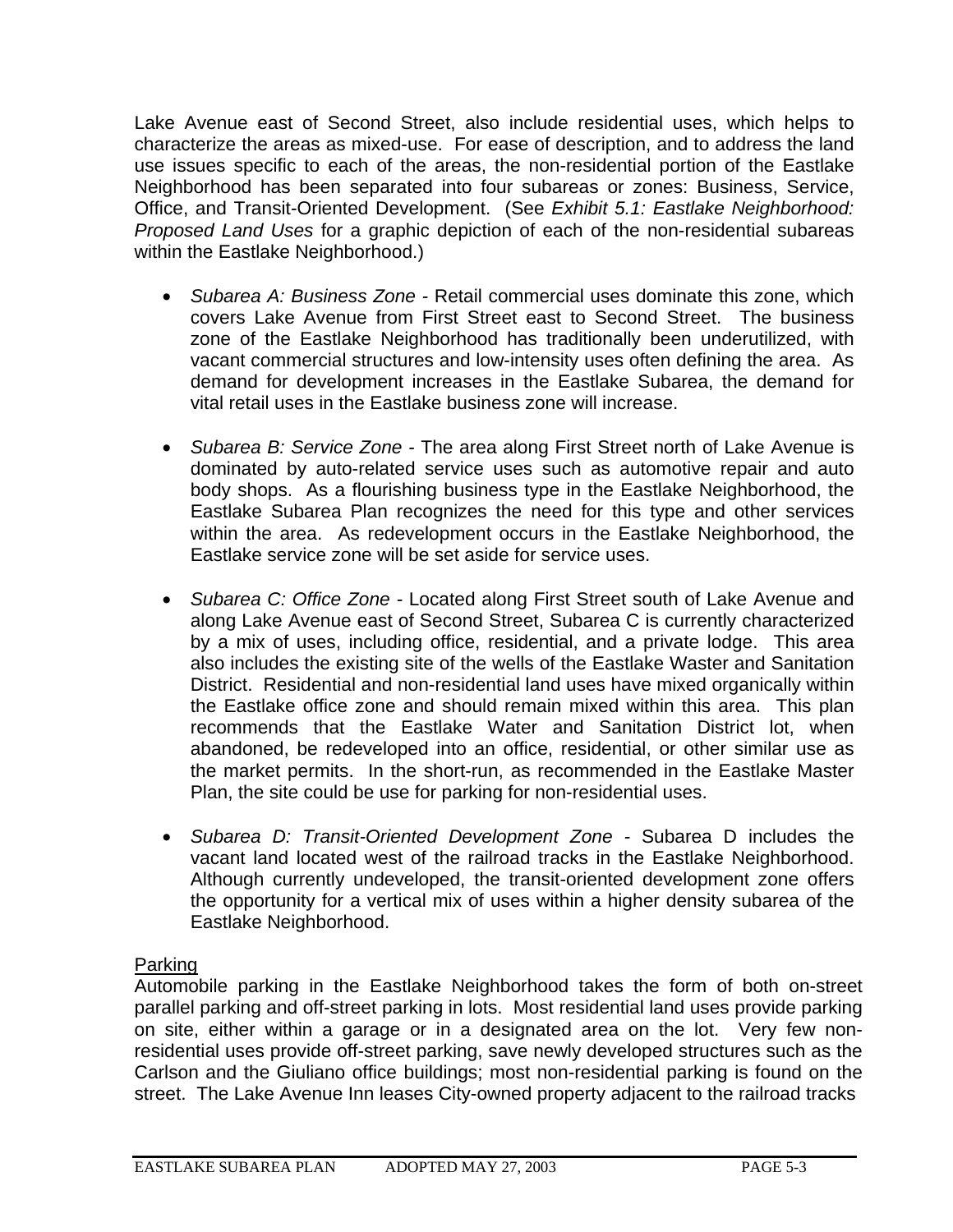to offer off-street parking to its customers. While parking is not currently a challenge for the Eastlake neighborhood, as increased retail, residential, employment and transit traffic is attracted to the area, parking will emerge as an issue.

#### **Policies and Recommendations**

The land use policies and recommendations of the Eastlake Subarea plan are intended to contribute to the conservation and enhancement of the mixed-use, small-town character of Eastlake. While advisory elements are found here within the Eastlake Subarea Plan, regulations affecting land use in the Eastlake Neighborhood are found within the revised Preservation/Revitalization Zoning District. The following land use policies and recommendations are intended to preserve the small town character of Eastlake, while guiding new development to contribute to the overall goals for the area.

#### Residential Land Use

The Eastlake Subarea Plan calls for the established Eastlake residential area to remain as single-family residential land uses. While a small increase in density may be necessary to accommodate growth in the area and to support the proposed rail-based transit stop, the following policies and recommendations try to balance this growth to conserve and enhance Eastlake's unique historic character.

#### Below are the **residential land use policies and recommendations**:

- **5-1:** Maintain the single-family character of the historic town and discourage non-residential uses;
- **5-2:** Encourage infill residential development on existing lots to accommodate additional residents and to provide potential transit users within walking distance of the planned transit stop without altering the single-family character of the Eastlake Neighborhood;
- **5-3:** Explore the possibility of allowing accessory dwelling units to help to increase the density of the neighborhood, while also providing affordable housing options within the existing single-family character of the area;
- **5-4:** Allow home-based businesses to continue to flourish in Eastlake. The proposed revisions to the P/R-ER zoning district includes guidelines for home-based businesses, encouraging them to operate without becoming a nuisance to the neighborhood;

## Non-residential and Mixed Land Uses

The diverse non-residential and mixed land use zones each call for specific policies and recommendations to implement the goals of the Eastlake Subarea Plan. By creating zone-specific land use recommendations, the Plan helps to enhance the vitality of the changing Eastlake Subarea while preserving the unique character of the historic Eastlake Neighborhood.

#### *Subarea A: Business Zone*

The Eastlake Subarea Plan calls for high pedestrian-traffic land uses in Subarea A, such as retail, cultural facilities, and restaurants. This will help to take advantage of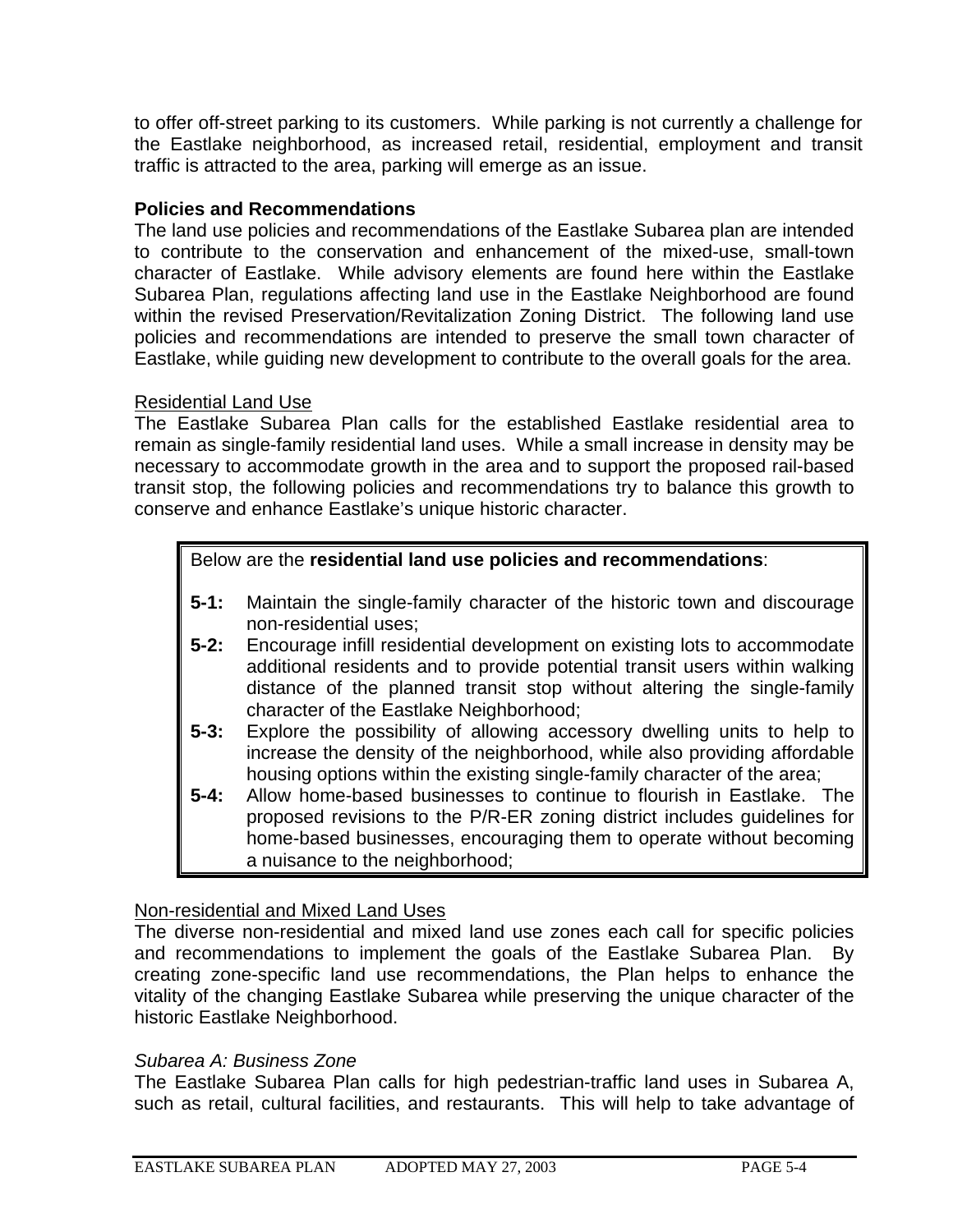the Business Zone's untapped potential, while capitalizing on the planned public and private investments in the area, such as rail-based transit.

## The **business zone land use policies and recommendations** are:

**5-5:** Encourage and allow a vertical mix of uses, with retail or other pedestrian-friendly uses on the first floor and multifamily residential and/or office uses for the second floor;

## *Subarea B: Service Zone*

Successful service-oriented commercial uses should be allowed in Subarea B within the policies and recommendations of the Eastlake Subarea Plan.

## The **service zone land use policies and recommendations** include:

- **5-6:** Promote non-residential uses only in this zone;
- **5-7:** Encourage small scale service uses to locate and expand within Subarea B, but require these uses to go through the Specific Use Permit process to ensure compliance with design guidelines and to facilitate compatibility with neighboring development;

## *Subarea C: Office Zone*

A mixed-use zone, Subarea C is appropriate for offices uses, other low-impact nonresidential uses and residential uses. This zone also serves as a transition and buffer between low-density residential and high-intensity retail development.

## The **office zone land use policies and recommendations** include:

- **5-8:** Allow low- to medium-density residential development in this zone to contribute to the mix of land uses;
- **5-9:** Encourage low-impact non-residential land uses such as offices;
- **5-10:** Allow for live/work opportunities;
- **5-11:** Locate parking to rear or side of lot;

## *Subarea D: Transit-Oriented Development Zone*

In the short-term, Subarea D is expected to be developed as a surface parking lot to support the proposed transit stop and park-n-Ride. As the retail and real estate market in the Eastlake Neighborhood improves, demand will make this area unsuitable and uneconomical for surface parking. At that time, market forces may cause Subarea D to redevelop into a higher-density transit-oriented area, characterized by a mix of land uses, including retail, multifamily residential, office, and structured parking. If transit does not come to Eastlake, for budgetary or for political reasons, the development of Subarea D will take place on a much slower schedule, relying on market forces and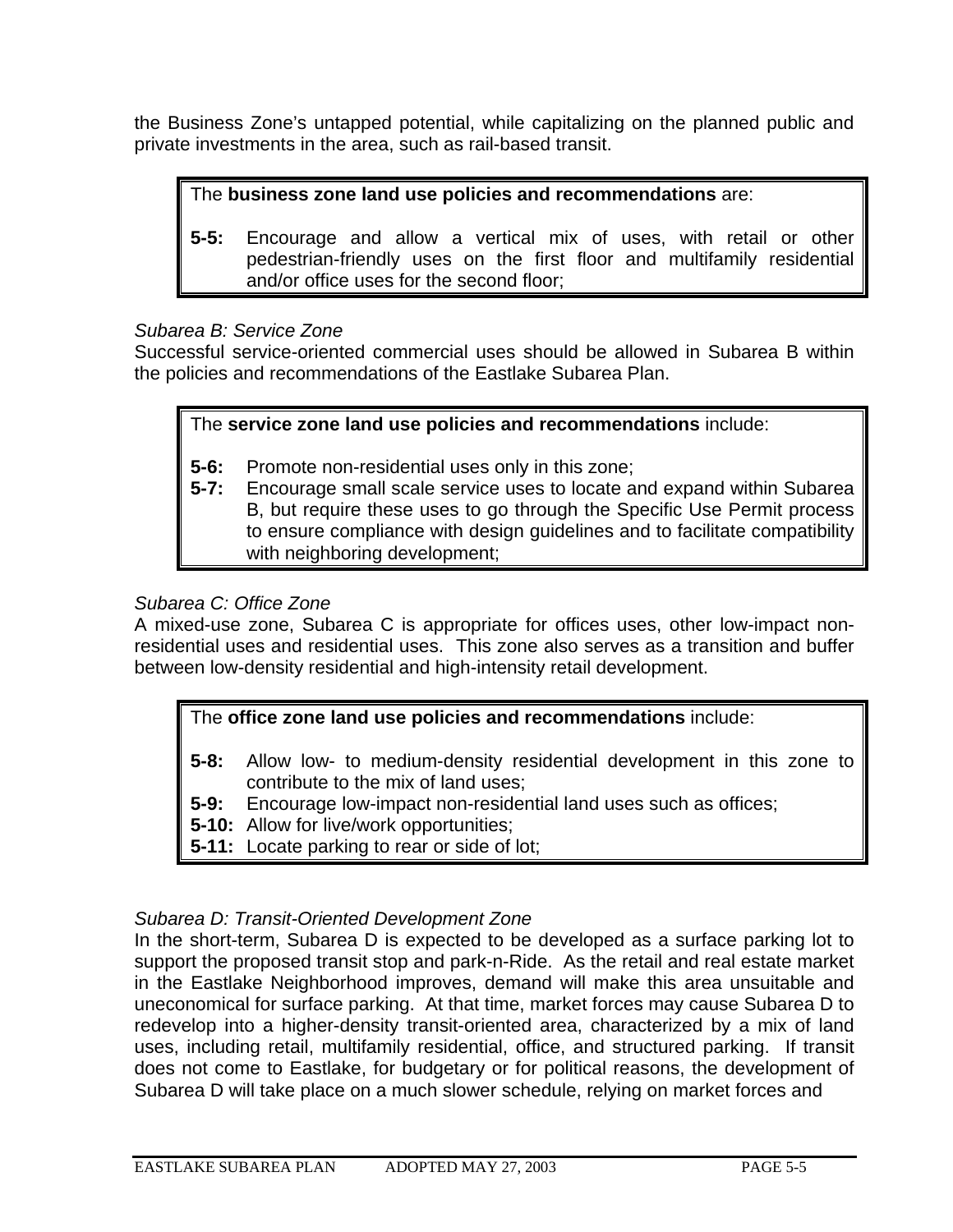private investment to create development demand. Transit-oriented development will also be fostered through the creation of a special place in Eastlake via the recommendations of the Eastlake Subarea Plan.

#### The **transit-oriented development zone land use policies and recommendations** include:

- **5-12:** Allow residential development in this zone to contribute to the vertical mix of land uses;
- **5-13:** Encourage first floor uses that appeal to pedestrians;
- **5-14:** Provide for reduced parking requirements for developments with a mix of uses and that are in close proximity to transit line;

## Parking

Though historically a transit-oriented, walkable town, the Eastlake Neighborhood will face parking challenges as private and public investment increase traffic in the area. To ensure a pedestrian scale environment, Eastlake's commercial area must allow for automobiles while not emphasizing large expanses of surface parking. Based on maximum build out of allowable uses, approximately 80% of the area's parking needs can be accommodated with on-street, and on-site parking.

## The **parking land use policies and recommendations** of the Eastlake Subarea Plan include:

- **5-15:** Provide parallel parking on Lake Avenue and 1<sup>st</sup> Street, with perpendicular parking on the west side of 1<sup>st</sup> Street;
- **5-16:** Encourage on-site parking at the rear or side of non-residential buildings, accessed from the alleys;
- **5-17:** Allow the existing parking area to remain within the Union Pacific Railroad right-of-way (currently used by the Lake Avenue Inn);
- **5-18:** Encourage shared parking within mixed-use areas including the shared use of the planned transit parking during off-peak hours;
- **5-19:** Discourage or prohibit retail, office and transit parking along the residential portions of Second and Third Streets through the use of residential parking permits;
- **5-20:** Require surface parking to be screened from the sidewalk and street to maintain a pleasant pedestrian environment in the Eastlake Neighborhood;

The land use policies and recommendations contained in this chapter serve as an advisory tool for property owners, developers, business people and City staff when considering development in the Eastlake Neighborhood. The revised Eastlake Preservation/Revitalization Zoning District serves as the regulatory tool to implement the goals of the Eastlake Subarea Plan.